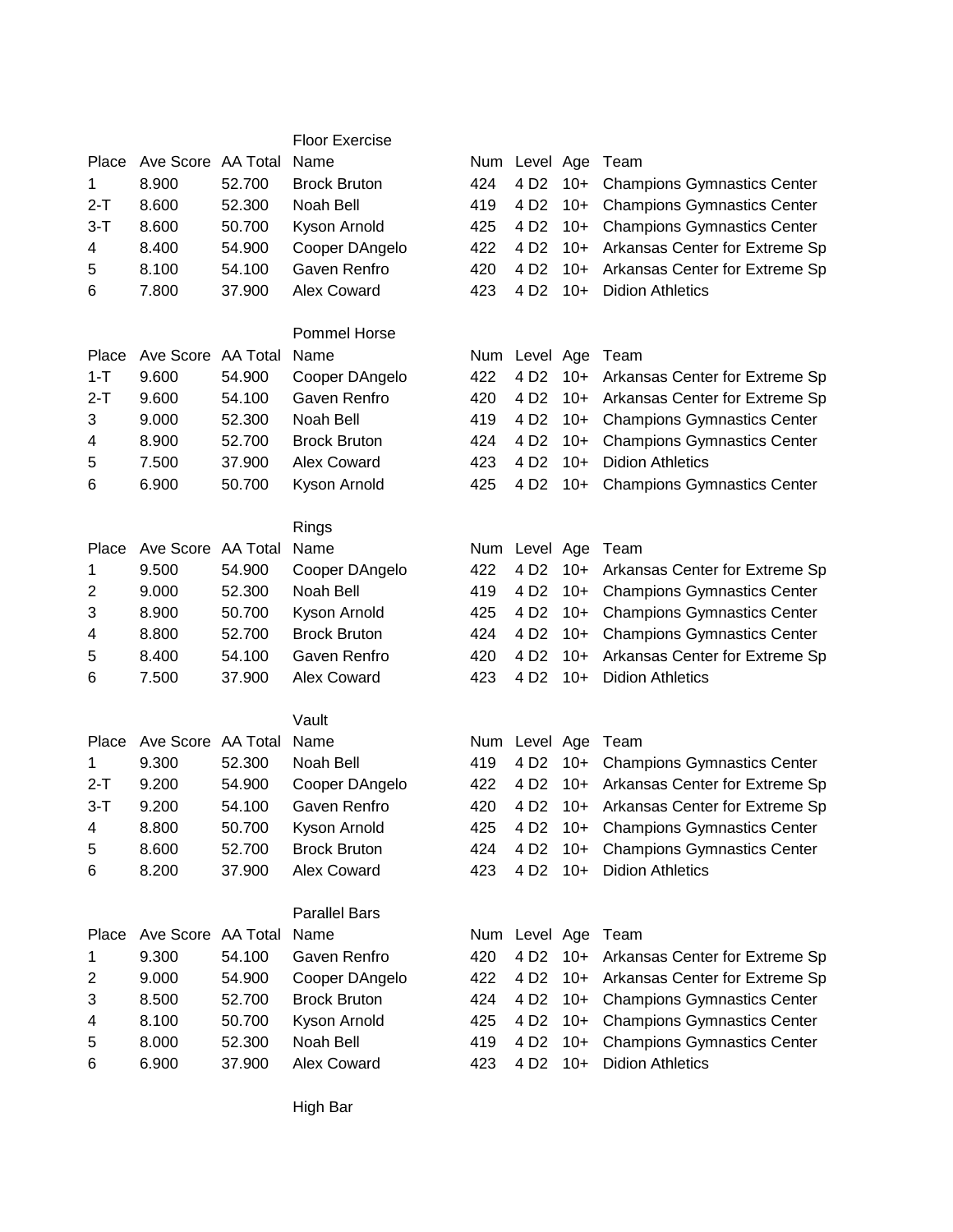| Place        | Ave Score | AA Total | Name                | Num | Level Age        |       | Team                               |  |
|--------------|-----------|----------|---------------------|-----|------------------|-------|------------------------------------|--|
| 1            | 9.500     | 54.100   | Gaven Renfro        | 420 | 4 D <sub>2</sub> |       | 10+ Arkansas Center for Extreme Sp |  |
| 2            | 9.400     | 50.700   | Kyson Arnold        | 425 | 4 D2             |       | 10+ Champions Gymnastics Center    |  |
| 3            | 9.200     | 54.900   | Cooper DAngelo      | 422 | 4 D <sub>2</sub> | 10+   | Arkansas Center for Extreme Sp     |  |
| 4            | 9.000     | 52.700   | <b>Brock Bruton</b> | 424 | 4 D <sub>2</sub> |       | 10+ Champions Gymnastics Center    |  |
| 5            | 8.400     | 52,300   | Noah Bell           | 419 | 4 D2             |       | 10+ Champions Gymnastics Center    |  |
| -T           | 0.000     | 37,900   | Alex Coward         | 423 | 4 D <sub>2</sub> | $10+$ | <b>Didion Athletics</b>            |  |
|              |           |          |                     |     |                  |       |                                    |  |
|              |           |          | All Around          |     |                  |       |                                    |  |
| <b>Place</b> | AA Total  | Hi Sc    | Name                | Num | Level Age        |       | Team                               |  |
| 1            | 54.900    | 9.600    | Cooper DAngelo      | 422 | 4 D2             |       | 10+ Arkansas Center for Extreme Sp |  |
| 2            | 54.100    | 9.600    | Gaven Renfro        | 420 | 4 D2             |       | 10+ Arkansas Center for Extreme Sp |  |
| 3            | 52.700    | 9.000    | <b>Brock Bruton</b> | 424 | 4 D <sub>2</sub> |       | 10+ Champions Gymnastics Center    |  |
| 4            | 52.300    | 9.300    | Noah Bell           | 419 | 4 D <sub>2</sub> |       | 10+ Champions Gymnastics Center    |  |
| 5            | 50.700    | 9.400    | Kyson Arnold        | 425 | 4 D2             | $10+$ | <b>Champions Gymnastics Center</b> |  |
| 6            | 37.900    | 8.200    | Alex Coward         | 423 | 4 D <sub>2</sub> | $10+$ | <b>Didion Athletics</b>            |  |